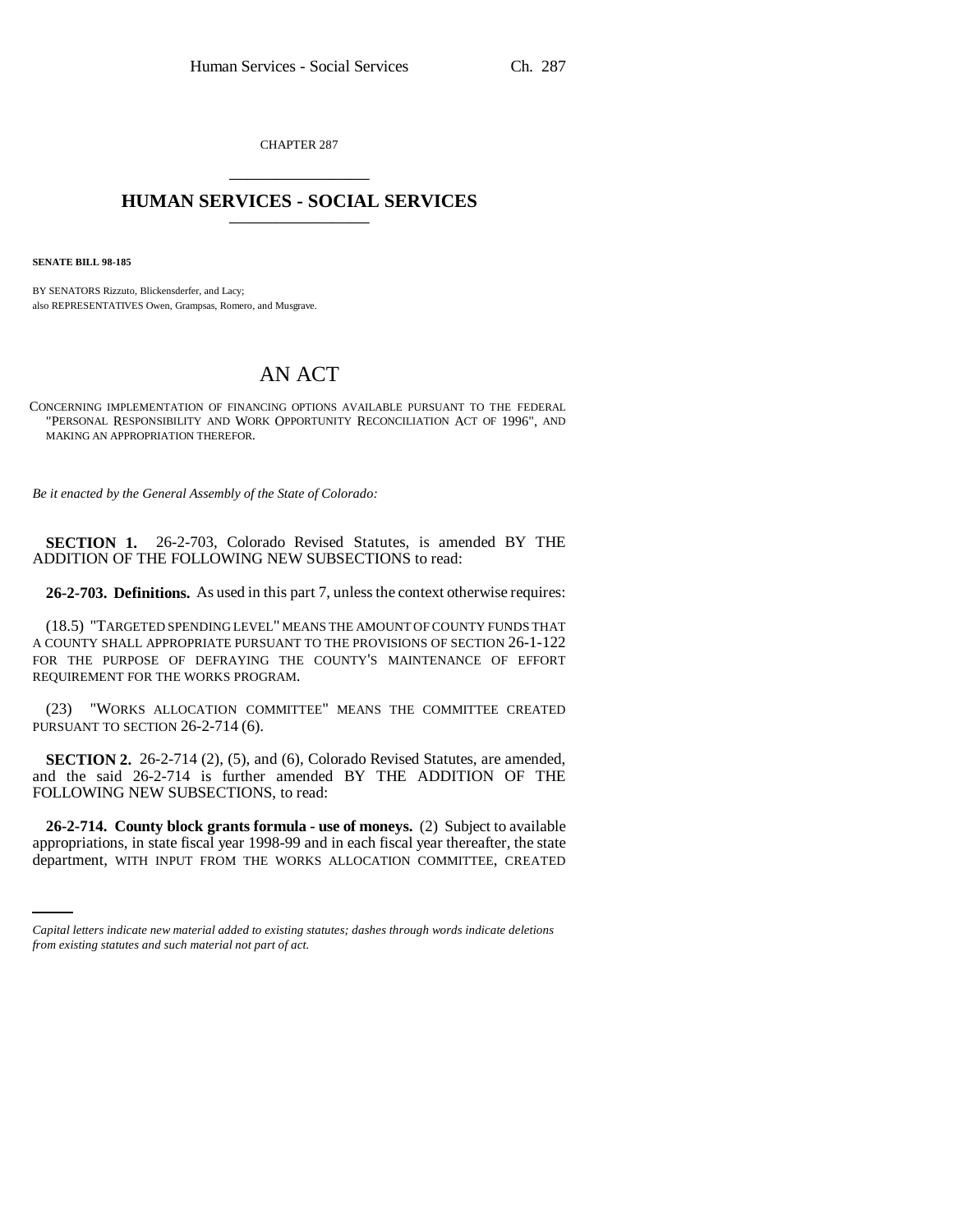PURSUANT TO THE PROVISIONS OF SUBSECTION (6) OF THIS SECTION, may adjust the county block grant identified in subsection (1) of this section by increasing or reducing the amount of such grant based upon factors that shall include but not be limited to:

(a) The county's population and the Colorado works program caseload;

(b) The unemployment rate in the county based upon the state department of labor and employment assessment of county unemployment rates for the prior year;

(c) The county's performance in meeting the obligations under the performance contract with the state department pursuant to the provisions of section 26-2-715;

(d) A county's failure to maintain its historic effort as required pursuant to subsection (6) of this section;

(e) Other factors determined by the state department that directly affect the population of needy families in a county.

(2.5) IN THE EVENT THAT THE STATE DEPARTMENT AND THE WORKS ALLOCATION COMMITTEE DO NOT REACH AN AGREEMENT ON ADJUSTMENTS TO THE COUNTY BLOCK GRANTS PURSUANT TO THE PROVISIONS OF SUBSECTION (2) OF THIS SECTION ON OR BEFORE JUNE 15 OF EACH STATE FISCAL YEAR, THE WORKS ALLOCATION COMMITTEE SHALL SUBMIT ALTERNATIVES TO THE JOINT BUDGET COMMITTEE OF THE GENERAL ASSEMBLY FROM WHICH SUCH JOINT BUDGET COMMITTEE SHALL IDENTIFY EACH INDIVIDUAL COUNTY'S BLOCK GRANT FOR THE STATE FISCAL YEAR COMMENCING ON THE IMMEDIATELY SUCCEEDING JULY 1.

(5) (a) A county shall be authorized to maintain a reserve account of county block grant funds pursuant to rules promulgated by the state department. At the end of each state fiscal year, a county shall remit to the short-term works emergency fund created in section 26-2-720 fifty percent of any amount in such county reserve account that is in excess of twenty percent of the total county block grant for such state fiscal year.

(b) A COUNTY SHALL BE REQUIRED TO MAINTAIN IN SUCH COUNTY'S SOCIAL SERVICES FUND CREATED PURSUANT TO SECTION 26-1-123 ANY COUNTY FUNDS THAT WERE APPROPRIATED PURSUANT TO SECTION 26-2-716 (1) (a) AND SECTION 26-1-122 (6) IN ORDER TO MEET THE TARGETED SPENDING LEVEL REQUIRED PURSUANT TO SUBSECTION (6) OF THIS SECTION BUT NOT ACTUALLY EXPENDED ON THE WORKS PROGRAM DURING THE STATE FISCAL YEAR FOR WHICH THE COUNTY APPROPRIATED SUCH FUNDS.

(6) (a) **Targeted spending levels.** For state fiscal year 1997-98 AND EACH STATE FISCAL YEAR THEREAFTER, a county shall be required to meet levels of spending on the works program that meet or exceed A COUNTY'S TARGETED SPENDING LEVEL SHALL BE AN AMOUNT THAT MEETS OR EXCEEDS one hundred percent of the county's spending on AFDC, JOBS, and the administrative costs related to those programs in state fiscal year 1995-96.

(b) **Actual spending levels - 1997-98.** For state fiscal year 1998-99 and for each fiscal year thereafter, a county shall be required to meet the levels of spending on the works program that are identified in the performance contract with the state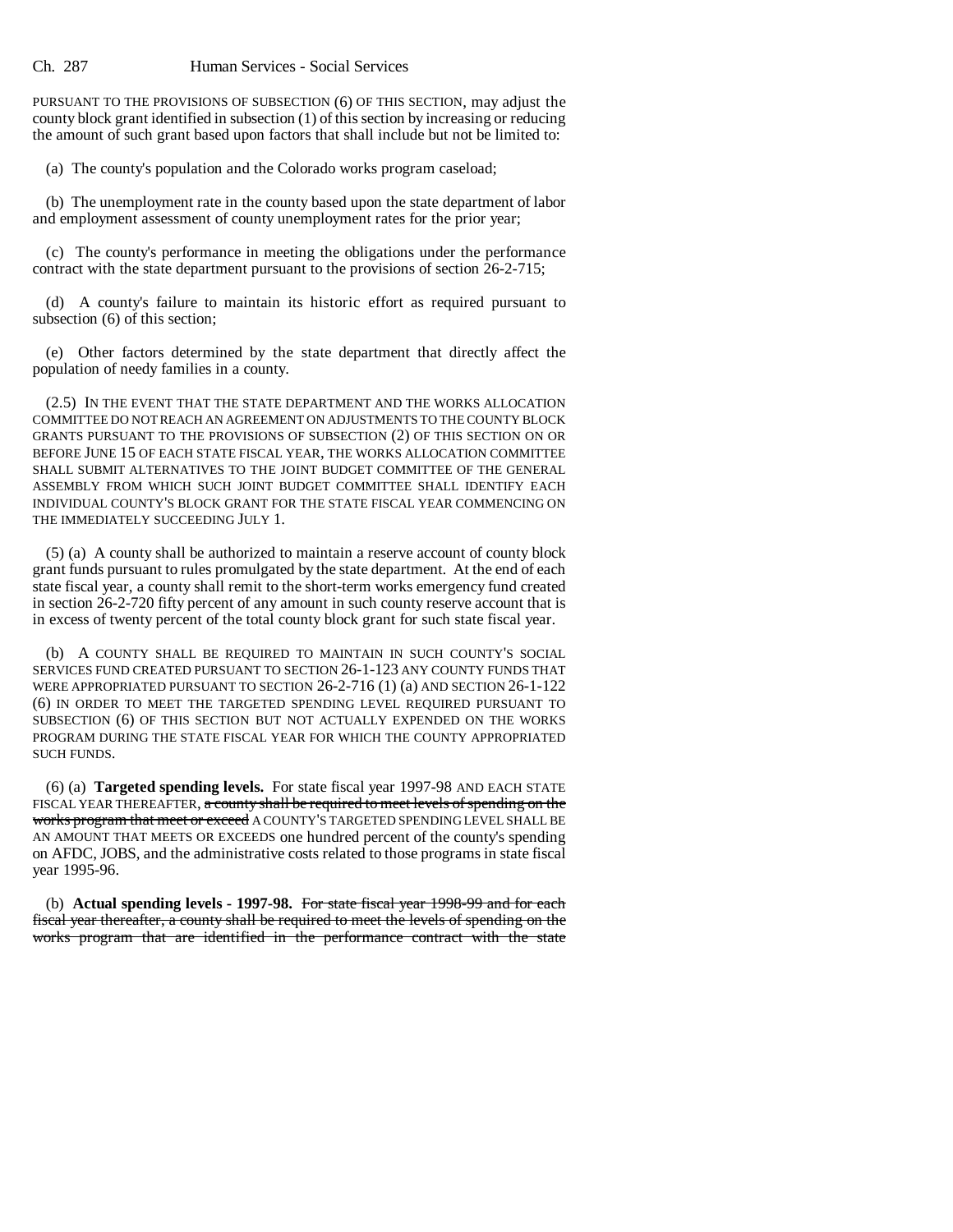department entered into pursuant to section  $26-2-715$ . (I) FOR STATE FISCAL YEAR 1997-98, ALL COUNTIES COLLECTIVELY SHALL BE REQUIRED TO MEET AN ACTUAL LEVEL OF SPENDING ON THE WORKS PROGRAM THAT CONSTITUTES EIGHTY PERCENT OF WHAT ALL COUNTIES COLLECTIVELY SPENT ON AFDC, JOBS, AND THE ADMINISTRATIVE COSTS RELATED TO THOSE PROGRAMS IN STATE FISCAL YEAR 1993-94.

(II) SUBJECT TO THE PROVISIONS OF SUBSECTION (8) OF THIS SECTION, THE STATE DEPARTMENT SHALL DETERMINE A SPECIFIC SPENDING LEVEL FOR EACH COUNTY FOR STATE FISCAL YEAR 1997-98 BASED UPON THE COUNTY'S PROPORTIONATE SHARE OF EXPENDITURES ON AFDC,JOBS, AND THE ADMINISTRATIVE COSTS RELATED TO THOSE PROGRAMS IN STATE FISCAL YEAR 1995-96, AS COMPARED TO THE TOTAL LEVEL OF SPENDING ON SUCH PROGRAMS AND COSTS FOR ALL COUNTIES FOR STATE FISCAL YEAR 1995-96.

(III) IN NO EVENT SHALL A COUNTY'S SPECIFIC SPENDING LEVEL FOR STATE FISCAL YEAR 1997-98 EXCEED THE ACTUAL TOTAL EXPENDITURES IN SUCH COUNTY FOR THE WORKS PROGRAM FOR STATE FISCAL YEAR 1997-98.

(c) **Actual spending levels - 1998-99 and thereafter.** (I) FOR STATE FISCAL YEAR 1998-99 AND FOR EACH STATE FISCAL YEAR THEREAFTER, ALL COUNTIES COLLECTIVELY SHALL BE REQUIRED TO MEET LEVELS OF SPENDING ON THE WORKS PROGRAM THAT ARE SET FORTH IN THE ANNUAL LONG APPROPRIATION ACT, SUBJECT TO THE PROVISIONS OF SUBSECTION (8) OF THIS SECTION.

(II) FOR STATE FISCAL YEAR 1998-99 AND FOR EACH STATE FISCAL YEAR THEREAFTER, EACH COUNTY'S LEVEL OF SPENDING SHALL BE IDENTIFIED BY THE WORKS ALLOCATION COMMITTEE CREATED IN SUBPARAGRAPH (IV) OF THIS PARAGRAPH (c) NO LATER THAN JUNE 15 OF EACH STATE FISCAL YEAR FOR THE IMMEDIATELY SUCCEEDING STATE FISCAL YEAR. IN THE EVENT THAT THE WORKS ALLOCATION COMMITTEE DOES NOT REACH AN AGREEMENT ON EACH INDIVIDUAL COUNTY'S LEVEL OF SPENDING FOR A STATE FISCAL YEAR ON OR BEFORE JUNE 15 OF SUCH PRIOR STATE FISCAL YEAR, THE COMMITTEE SHALL SUBMIT ALTERNATIVES TO THE JOINT BUDGET COMMITTEE OF THE GENERAL ASSEMBLY FROM WHICH SUCH JOINT BUDGET COMMITTEE SHALL IDENTIFY EACH INDIVIDUAL COUNTY'S LEVEL OF SPENDING FOR A STATE FISCAL YEAR. THE AMOUNT IDENTIFIED FOR A COUNTY'S LEVEL OF SPENDING SHALL BE IDENTIFIED IN THE COUNTY'S PERFORMANCE CONTRACT WITH THE STATE DEPARTMENT ENTERED INTO PURSUANT TO SECTION 26-2-715.

(III) THE WORKS ALLOCATION COMMITTEE SHALL ALSO IDENTIFY THE AMOUNT OF MITIGATION THAT SHALL BE ALLOCATED FOR A SMALL COUNTY IN ACCORDANCE WITH THE PROVISIONS OF SUBSECTION (8) OF THIS SECTION. THE WORKS ALLOCATION COMMITTEE MAY CREATE A SUBCOMMITTEE THAT REPRESENTS THE INTERESTS OF SMALL COUNTIES AS DEFINED IN SUBSECTION (8) OF THIS SECTION, WHICH SUBCOMMITTEE MAY MAKE RECOMMENDATIONS CONCERNING THE MITIGATION AMOUNTS TO BE ALLOCATED FOR A SMALL COUNTY PURSUANT TO THE PROVISIONS OF SUBSECTION (8) OF THIS SECTION.

(IV) THERE IS HEREBY CREATED THE WORKS ALLOCATION COMMITTEE THAT SHALL CONSIST OF SEVEN MEMBERS, FIVE OF WHOM SHALL BE APPOINTED BY A STATEWIDE ASSOCIATION OF COUNTIES AND TWO OF WHOM SHALL BE APPOINTED BY THE STATE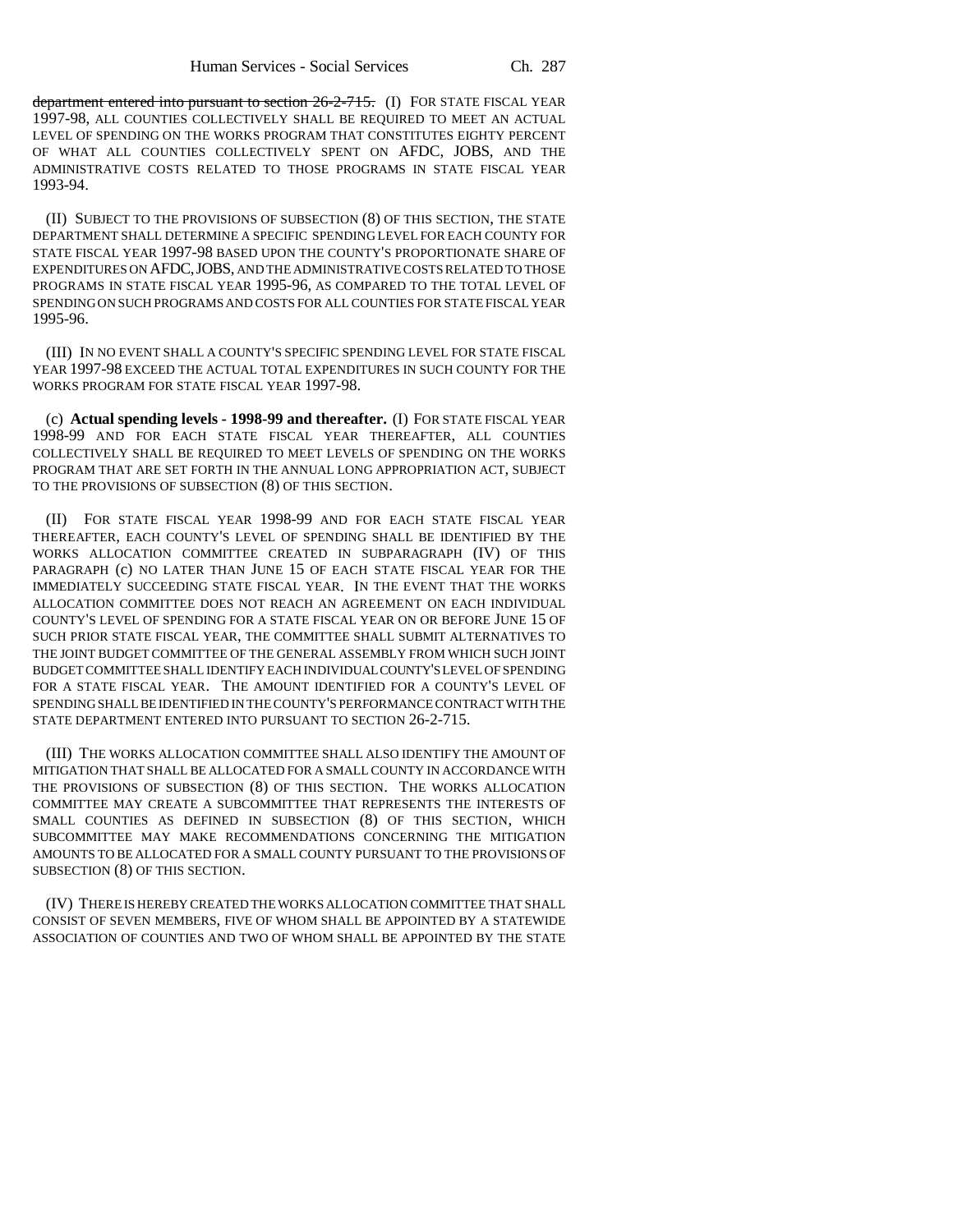DEPARTMENT. THE APPOINTING AUTHORITIES SHALL CONSULT WITH EACH OTHER TO ENSURE THAT THE WORKS ALLOCATION COMMITTEE IS REPRESENTATIVE OF THE COUNTIES IN THE STATE. IF A STATEWIDE ASSOCIATION OF COUNTIES DOES NOT APPOINT A REPRESENTATIVE FROM THE COUNTY THAT HAS THE GREATEST PERCENTAGE OF THE STATE'S WORKS CASELOAD, THE STATE DEPARTMENT SHALL APPOINT SUCH A REPRESENTATIVE FROM SUCH COUNTY. THE WORKS ALLOCATION COMMITTEE SHALL DEVELOP ITS OWN OPERATIONAL PROCEDURES.

(8) (a) AS USED IN THIS SUBSECTION (8), UNLESS THE CONTEXT OTHERWISE REQUIRES:

(I) "ANNUAL MAXIMUM MITIGATION AMOUNT" MEANS THAT PORTION OF THE TOTAL AMOUNT OF COUNTY FUNDS IDENTIFIED IN THE ANNUAL LONG APPROPRIATION ACT THAT MAY BE USED FOR MITIGATION FOR SMALL COUNTIES IN THAT STATE FISCAL YEAR.

(II) "MITIGATION" MEANS A SPECIFIC REDUCTION IN A COUNTY'S TARGETED SPENDING LEVEL ESTABLISHED PURSUANT TO SUBSECTION (6) OF THIS SECTION THAT IS AUTHORIZED PURSUANT TO THE PROVISIONS OF THIS SUBSECTION (8).

(III) "SMALL COUNTY" MEANS A COUNTY WITH LESS THAN THIRTY-EIGHT ONE HUNDREDTHS OF ONE PERCENT OF THE TOTAL CASELOAD OF THE WORKS PROGRAM STATEWIDE. THE STATE DEPARTMENT, WITH INPUT FROM THE WORKS ALLOCATION COMMITTEE, SHALL DETERMINE WHAT SHALL CONSTITUTE THE TOTAL CASELOAD OF THE WORKS PROGRAM AND THE TIME AT WHICH SUCH CASELOAD SHALL BE ESTABLISHED.

(b) SUBJECT TO THE IDENTIFICATION OF AN ANNUAL MAXIMUM MITIGATION AMOUNT IN THE ANNUAL LONG APPROPRIATION ACT AND THE CRITERIA IDENTIFIED IN PARAGRAPH (c) OF THIS SUBSECTION (8), THE WORKS ALLOCATION COMMITTEE CREATED PURSUANT TO SUBPARAGRAPH (IV) OF PARAGRAPH (c) OF SUBSECTION (6) OF THIS SECTION IS AUTHORIZED TO IDENTIFY THE AMOUNT OR AMOUNTS OF ANY MITIGATION THAT SHALL BE ALLOCATED TO A SMALL COUNTY IN A SPECIFIC STATE FISCAL YEAR. THE WORKS ALLOCATION COMMITTEE SHALL NOTIFY THE STATE DEPARTMENT OF ANY AGREEMENT CONCERNING THE ALLOCATION OF ANY ANNUAL MAXIMUM MITIGATION AMOUNT IN ACCORDANCE WITH THE PROVISIONS OF THIS SUBSECTION (8).

(c) THE CRITERIA THAT THE WORKS ALLOCATION COMMITTEE SHALL USE INCLUDE BUT ARE NOT LIMITED TO THE FOLLOWING:

(I) THE ASSESSMENT OF THE EQUITY OF A SMALL COUNTY'S TOTAL PROGRAM EXPENDITURES AS THEY RELATE TO THE TARGETED SPENDING LEVEL FOR THE SMALL COUNTY;

(II) THE EXTENT TO WHICH THE SMALL COUNTY WILL HAVE INSUFFICIENT REVENUES TO MEET ITS TARGETED SPENDING LEVEL; AND

(III) THE EXTENT TO WHICH THE PROVISION OF ANY MITIGATION MAY ENHANCE THE EFFORTS OF A SMALL COUNTY OR GROUP OF SMALL COUNTIES TO REGIONALIZE PURSUANT TO THE PROVISIONS OF SECTION 26-2-718.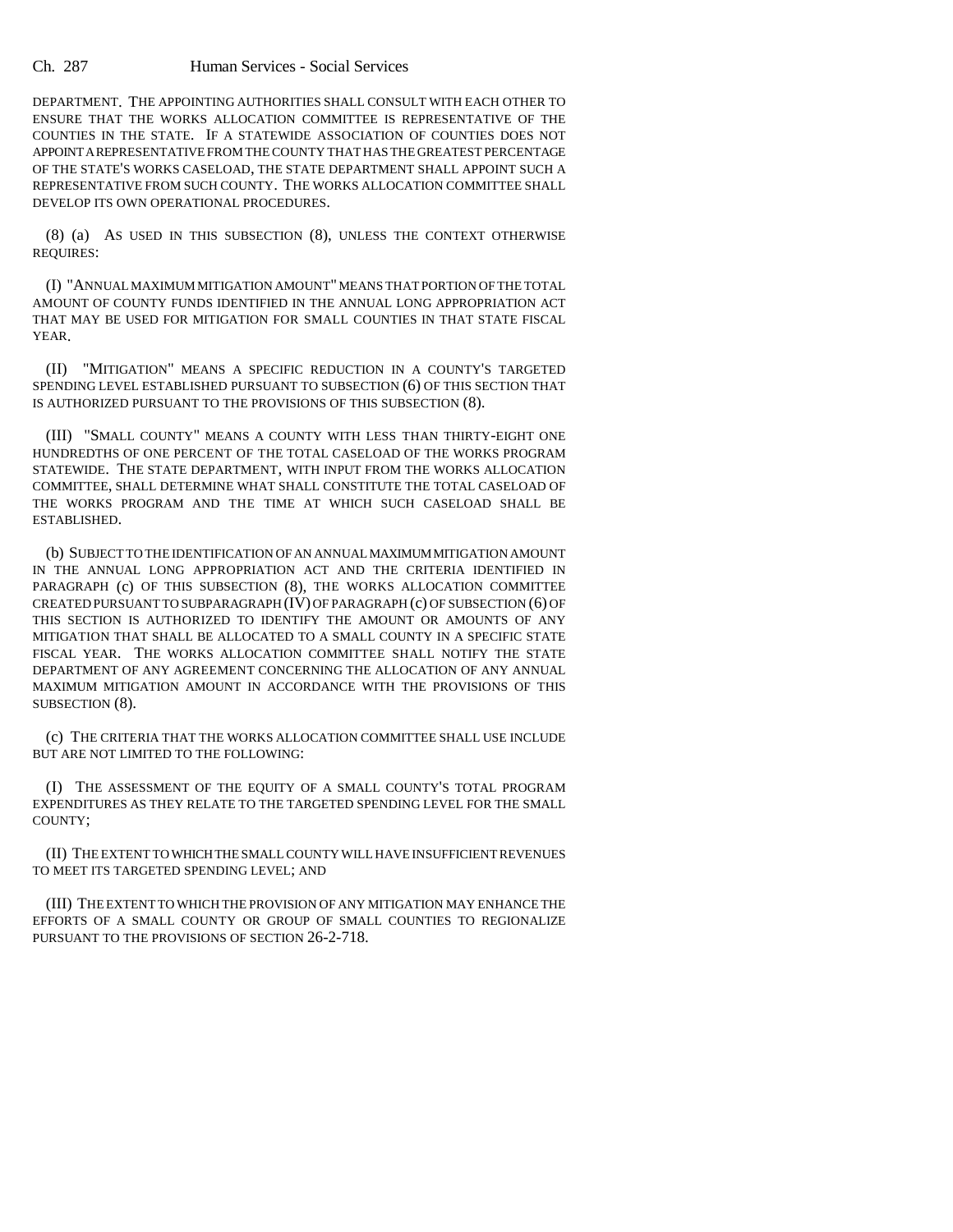**SECTION 3.** Part 7 of article 2 of title 26, Colorado Revised Statutes, is amended BY THE ADDITION OF A NEW SECTION to read:

**26-2-723. Evaluation - audit committee - repeal.** (1) THE STATE AUDITOR'S OFFICE SHALL OVERSEE THE IMPLEMENTATION OF AN EVALUATION OF THE WORKS PROGRAM PURSUANT TO THE PROVISIONS OF THIS SECTION. OUT OF ANY FUNDS APPROPRIATED BY THE GENERAL ASSEMBLY TO COVER THE COSTS OF THE EVALUATION DESCRIBED IN THIS SECTION, THE STATE AUDITOR'S OFFICE SHALL BE ABLE TO COVER ITS REASONABLE AND NECESSARY COSTS INCURRED IN CONNECTION WITH ADMINISTERING THE CONTRACT FOR SUCH EVALUATION.

(2) NO LATER THAN AUGUST 1, 1998, THE STATE AUDITOR'S OFFICE SHALL ISSUE A REQUEST FOR PROPOSALS FOR A PUBLIC OR PRIVATE ENTITY TO CONDUCT THE EVALUATION. THE STATE AUDITOR'S OFFICE SHALL SEEK INPUT FROM THE WELFARE OVERSIGHT COMMITTEE CREATED PURSUANT TO SECTION 26-2-722, A STATEWIDE ASSOCIATION OF COUNTIES, ANY COUNTY THAT IS NOT REPRESENTED BY SUCH AN ASSOCIATION, THE STATE DEPARTMENT, AND REPRESENTATIVES OF ADVOCATE GROUPS IN DEVELOPING THE REQUEST FOR PROPOSALS FOR THE EVALUATION.

(3) (a) NO LATER THAN DECEMBER 31 OF EACH STATE FISCAL YEAR, THE STATE AUDITOR'S OFFICE SHALL PREPARE A PROGRESS REPORT ON THE EVALUATION REQUIRED PURSUANT TO THIS SECTION AND SHALL PRESENT SUCH REPORT TO THE MEMBERS OF THE AUDIT COMMITTEE AND THE WELFARE OVERSIGHT COMMITTEE AT A PUBLIC MEETING.

(b) NO LATER THAN SIXTY DAYS AFTER THE COMPLETION OF THE EVALUATION, THE STATE AUDITOR'S OFFICE SHALL PREPARE A FINAL REPORT ON THE EVALUATION AND SHALL PRESENT SUCH REPORT TO THE MEMBERS OF THE AUDIT COMMITTEE AND THE WELFARE OVERSIGHT COMMITTEE AT A PUBLIC HEARING.

(4) (a) THE GOALS OF THE EVALUATION SHALL BE TO OBTAIN AN OBJECTIVE ANALYSIS OF THE OUTCOMES REALIZED AS A RESULT OF THE IMPLEMENTATION OF THE WORKS PROGRAM. SUCH OUTCOMES SHALL INCLUDE BUT NOT BE LIMITED TO:

(I) THE NUMBER OF ADULTS WHO LEAVE THE WORKS PROGRAM FOR EMPLOYMENT;

(II) EXTENT TO WHICH JOB PLACEMENTS RESULT IN JOB RETENTION;

(III) THE RATE AT WHICH PARTICIPANTS RETURN TO THE PROGRAM AFTER PERIODS OF EMPLOYMENT;

(IV) EXTENT TO WHICH JOB PLACEMENTS ARE LEADING PARTICIPANTS TO LONG-TERM SELF SUFFICIENCY;

(V) THE NUMBER OF ADULTS WHO LEAVE THE WORKS PROGRAM FOR OTHER REASONS;

(VI) THE IMPACT OF THE IMPLEMENTATION OF THE WORKS PROGRAM ON THE MEDICAID, CHILD CARE, AND CHILD WELFARE PROGRAMS OPERATED IN THE STATE.

(b) BASELINE YEAR IS STATE FISCAL YEAR 1997-98.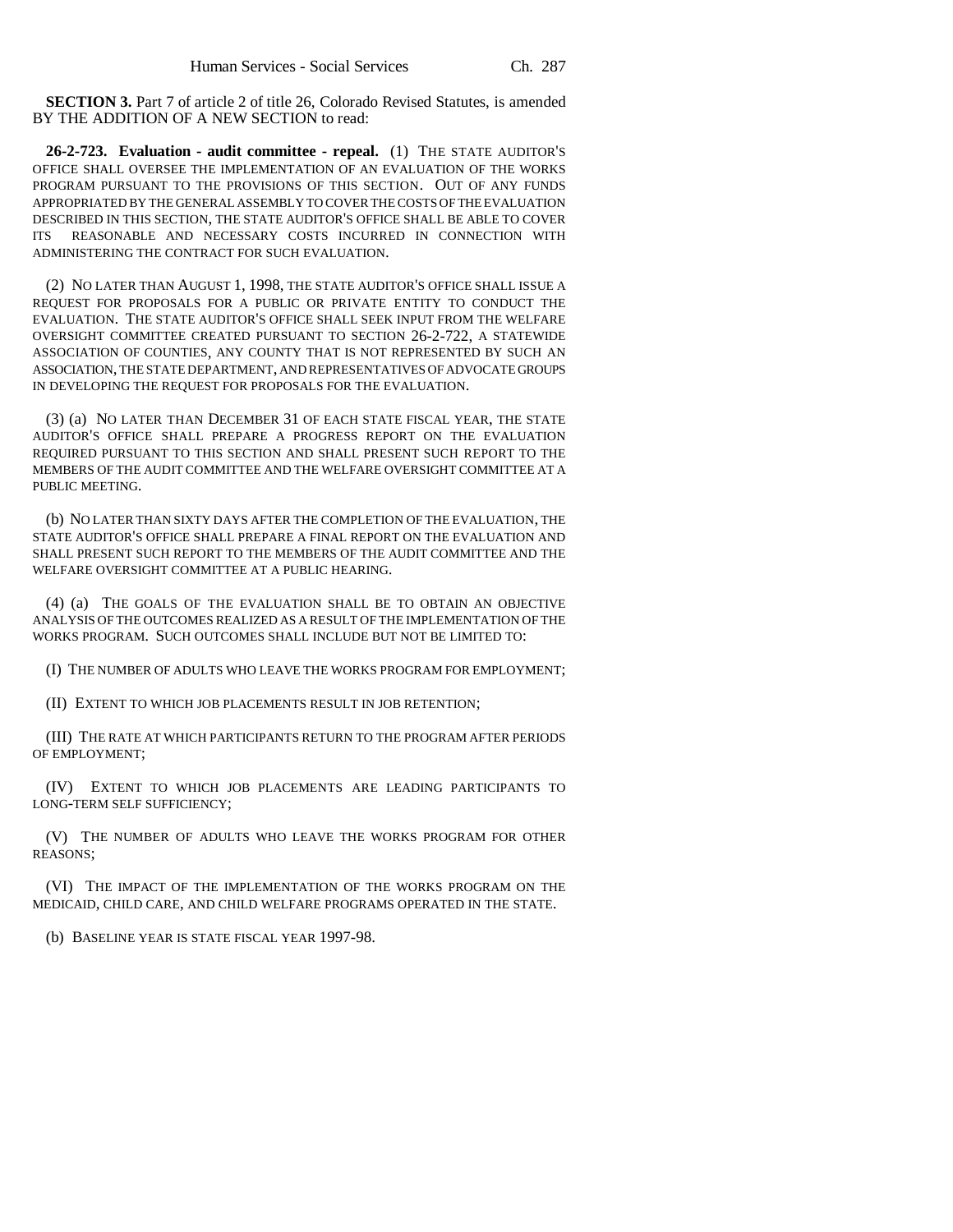(5) THE EVALUATION SHALL NOT DUPLICATE THE MONITORING AND OVERSIGHT RESPONSIBILITIES OF THE STATE DEPARTMENT PURSUANT TO SECTION 26-2-712 NOR SHALL IT SEEK TO ADDRESS ANY INDIVIDUAL COUNTY'S IMPLEMENTATION OF THE WORKS PROGRAM PURSUANT TO THE TERMS OF SUCH COUNTY'S PERFORMANCE CONTRACT WITH THE STATE DEPARTMENT.

(6) THE STATE AUDITOR'S OFFICE AND THE ENTITY THAT CONDUCTS THE EVALUATION SHALL HAVE ACCESS TO THE FOLLOWING DOCUMENTS AND RECORDS IN CONNECTION WITH THE WORKS PROGRAM:

(a) ALL RECORDS, DOCUMENTS, AND REPORTS MAINTAINED BY THE STATE DEPARTMENT;

(b) ALL COUNTY PLANS FOR THE IMPLEMENTATION OF THE WORKS PROGRAM.

(7) THE ENTITY THAT CONDUCTS THE EVALUATION SHALL REPORT ON A QUARTERLY BASIS TO THE STATE AUDITOR'S OFFICE CONCERNING ITS PROGRESS IN COMPLETING THE EVALUATION PURSUANT TO THE TERMS OF THIS SECTION.

(8) THIS SECTION IS REPEALED, EFFECTIVE JULY 1, 2004.

**SECTION 4.** 26-1-122 (6) (a), Colorado Revised Statutes, is amended to read:

**26-1-122. County appropriations and expenditures - advancements - procedures.** (6) (a) NOTWITHSTANDING ANY OTHER PROVISION OF THIS SECTION, the board of county commissioners in each county of this state shall annually appropriate as provided by law such funds as shall be necessary to defray the county department's COUNTY'S maintenance of effort requirement for the Colorado works program, created in part 7 of article 2 of this title, and the Colorado child care assistance program, created in part 8 of article 2 of this title, including the costs allocated to the administration of each, and shall include in the tax levy for such county the sums appropriated for that purpose. THE COUNTY'S MAINTENANCE OF EFFORT REQUIREMENT FOR THE COLORADO WORKS PROGRAM FOR STATE FISCAL YEAR 1997-98 SHALL BE THE TARGETED SPENDING LEVEL IDENTIFIED IN SECTION 26-2-714 (6). Such appropriation shall be based upon the county social services budget prepared by the county department pursuant to section 26-1-124, after taking into account state advancements provided for in this section.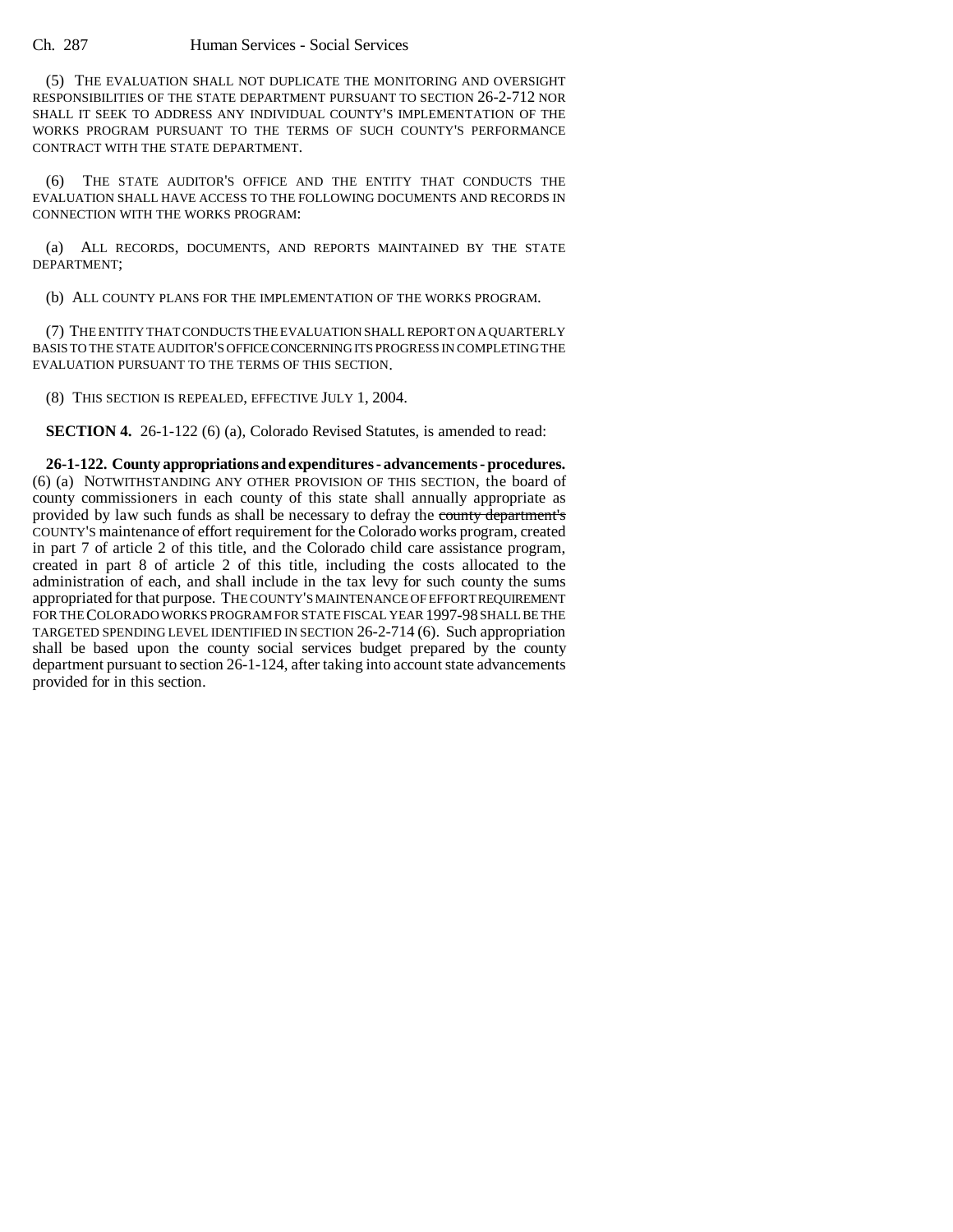|                 |              | APPROPRIATION FROM |                |              |               |              |  |
|-----------------|--------------|--------------------|----------------|--------------|---------------|--------------|--|
|                 |              |                    | <b>GENERAL</b> |              | CASH          |              |  |
| ITEM &          |              | GENERAL            | <b>FUND</b>    | CASH         | <b>FUNDS</b>  | FEDERAL      |  |
| <b>SUBTOTAL</b> | <b>TOTAL</b> | <b>FUND</b>        | <b>EXEMPT</b>  | <b>FUNDS</b> | <b>EXEMPT</b> | <b>FUNDS</b> |  |
|                 |              |                    |                |              |               |              |  |

**SECTION 5.** Part VII (5)(B) of section 2 of chapter 310, Session Laws of Colorado 1997, as adjusted by section 55 of chapter 234, Session Laws of Colorado 1997, as further amended by section 1 of HB 98-1344, enacted by the Second Regular Session of the Sixty-first General Assembly, is amended to read:

# Section 2. **Appropriation.**

**PART VII**

### **DEPARTMENT OF HUMAN SERVICES**

**(5) SELF-SUFFICIENCY**

**(B) Special Purpose Welfare Programs**

(1) Low Income Energy Assistance Program 19,504,693 19,504,693 **2,500,000** 17,004,693 **b** 2,500,000 **a** 17,004,693 **b** (5.6 FTE)

<sup>a</sup> This amount shall be from a grant from the Colorado Energy Assistance Foundation.

b Included in this amount is \$1,500,000 from the Temporary Assistance to Needy Families block grant.

(2) Food Stamp Job Search Units Program Costs 1,957,314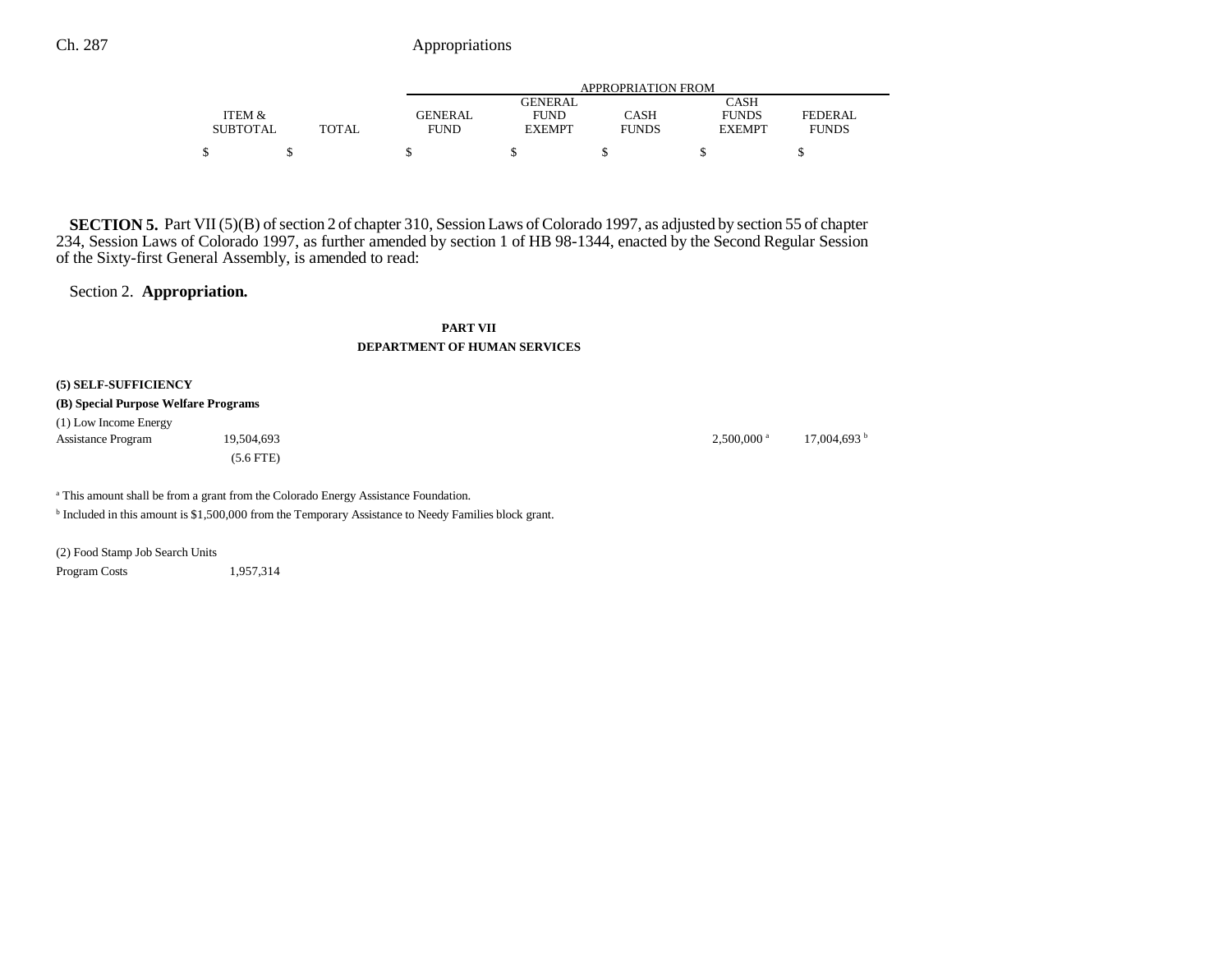|                                                                               | $(16.2$ FTE)                                                                                                        |            |                      |                                       |             |  |  |
|-------------------------------------------------------------------------------|---------------------------------------------------------------------------------------------------------------------|------------|----------------------|---------------------------------------|-------------|--|--|
| Dependent Care and<br><b>Supportive Services</b>                              | 264,116                                                                                                             |            |                      |                                       |             |  |  |
|                                                                               | 2,221,430                                                                                                           | 361,221(M) |                      | 385,736 <sup>a</sup>                  | 1,474,473   |  |  |
|                                                                               | <sup>a</sup> Of this amount, \$285,736(L) are county matching funds, and \$100,000 shall be from in-kind donations. |            |                      |                                       |             |  |  |
| (3) Food Stamp System                                                         | 1,115,212<br>$(15.0$ FTE)                                                                                           | 557,606(M) |                      |                                       | 557,606     |  |  |
| (4) Income Tax Offset                                                         | 32,922                                                                                                              | 16,461(M)  |                      |                                       | 16,461      |  |  |
| (5) Food Distribution                                                         |                                                                                                                     |            |                      |                                       |             |  |  |
| Program                                                                       | 522,192<br>$(9.5$ FTE)                                                                                              | 241,723(M) | 141,305 <sup>a</sup> |                                       | 139,164     |  |  |
| <sup>a</sup> This amount shall be from recipient agencies.                    |                                                                                                                     |            |                      |                                       |             |  |  |
|                                                                               |                                                                                                                     |            |                      |                                       |             |  |  |
| (6) Low-Income Telephone                                                      |                                                                                                                     |            |                      |                                       |             |  |  |
| Assistance Program                                                            | 46,618                                                                                                              |            |                      | 46,618(T) <sup>a</sup><br>$(0.9$ FTE) |             |  |  |
| <sup>a</sup> This amount shall be from the Department of Regulatory Agencies. |                                                                                                                     |            |                      |                                       |             |  |  |
| (7) Supportive Housing and                                                    |                                                                                                                     |            |                      |                                       |             |  |  |
| Homeless Program                                                              | 4,583,427                                                                                                           |            |                      |                                       | 4,583,427   |  |  |
|                                                                               |                                                                                                                     |            |                      |                                       | $(8.0$ FTE) |  |  |
|                                                                               |                                                                                                                     |            |                      |                                       |             |  |  |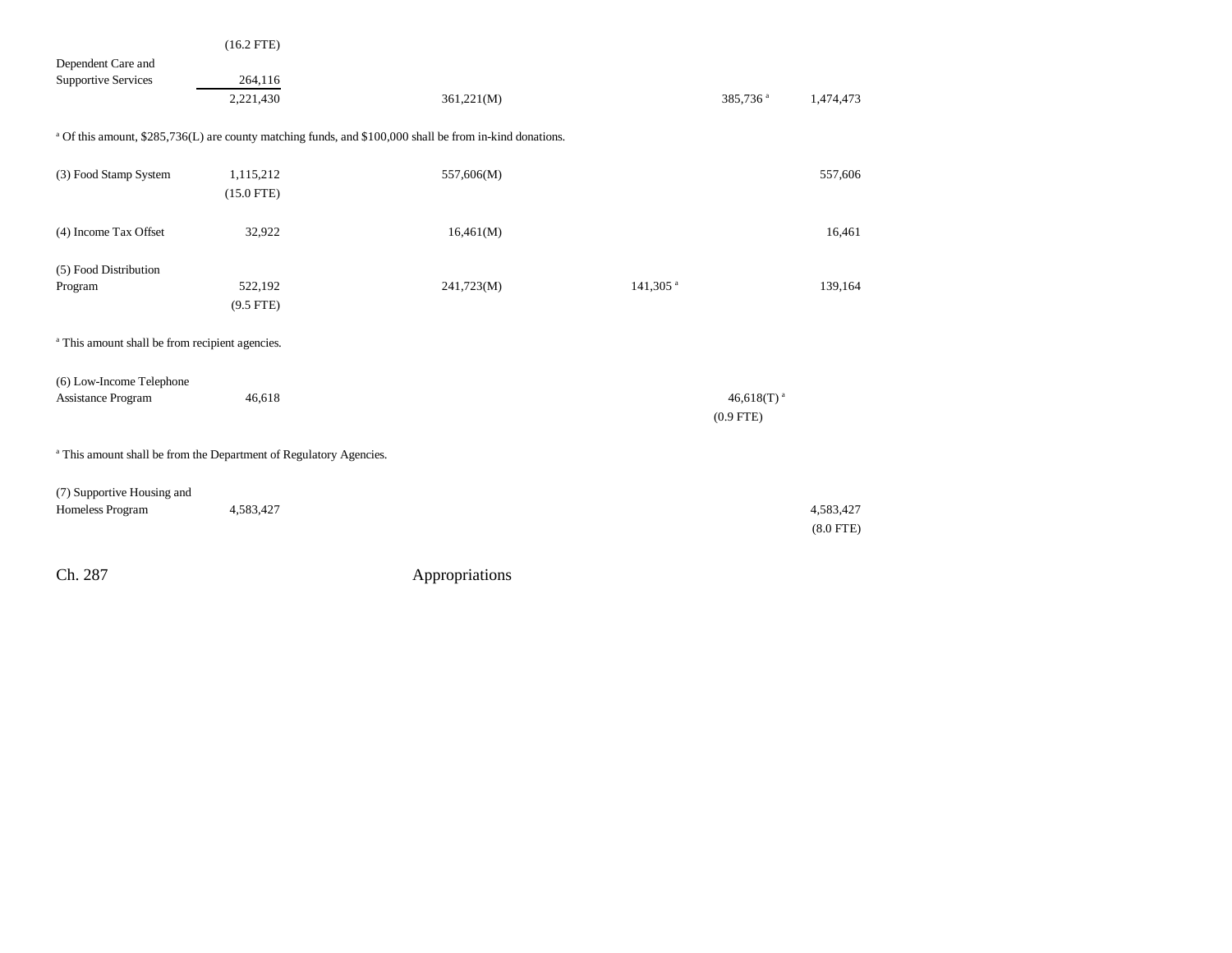|                                                                                                |                                      |              | APPROPRIATION FROM            |                                                |                             |                                              |                                       |  |
|------------------------------------------------------------------------------------------------|--------------------------------------|--------------|-------------------------------|------------------------------------------------|-----------------------------|----------------------------------------------|---------------------------------------|--|
|                                                                                                | <b>ITEM &amp;</b><br><b>SUBTOTAL</b> | <b>TOTAL</b> | <b>GENERAL</b><br><b>FUND</b> | <b>GENERAL</b><br><b>FUND</b><br><b>EXEMPT</b> | <b>CASH</b><br><b>FUNDS</b> | <b>CASH</b><br><b>FUNDS</b><br><b>EXEMPT</b> | <b>FEDERAL</b><br><b>FUNDS</b>        |  |
|                                                                                                | \$                                   | \$           | \$                            | \$                                             | \$                          | \$                                           | \$                                    |  |
|                                                                                                |                                      |              |                               |                                                |                             |                                              |                                       |  |
| (8) JOBS Case Management<br>System                                                             | 296,302                              |              | 148,151(M)                    |                                                |                             |                                              | 148,151                               |  |
| (9) Personal Responsibility<br>and Employment<br>Demonstration Program                         | $\boldsymbol{0}$                     |              | 0(M)                          |                                                |                             | 0(L)                                         | $\mathbf{0}$                          |  |
| (10) Employment and<br><b>Training Programs</b>                                                | $\boldsymbol{0}$                     |              | 0(M)                          |                                                |                             | 0(L)                                         | 0 <sup>a</sup>                        |  |
| <sup>a</sup> This amount shall be from the Temporary Assistance to Needy Families block grant. |                                      |              |                               |                                                |                             |                                              |                                       |  |
| (11) Electronic Benefits<br>Transfer Service <sup>73</sup>                                     | 3,551,685<br>$(6.0$ FTE)             |              | 1,761,391(M)                  |                                                |                             | 312,278(L)                                   | 1,478,016                             |  |
| (12) Long-term Works<br>Reserve Fund                                                           | 22,173,825<br>20,673,825             |              |                               |                                                |                             |                                              | 22.173.825<br>20,673,825 <sup>a</sup> |  |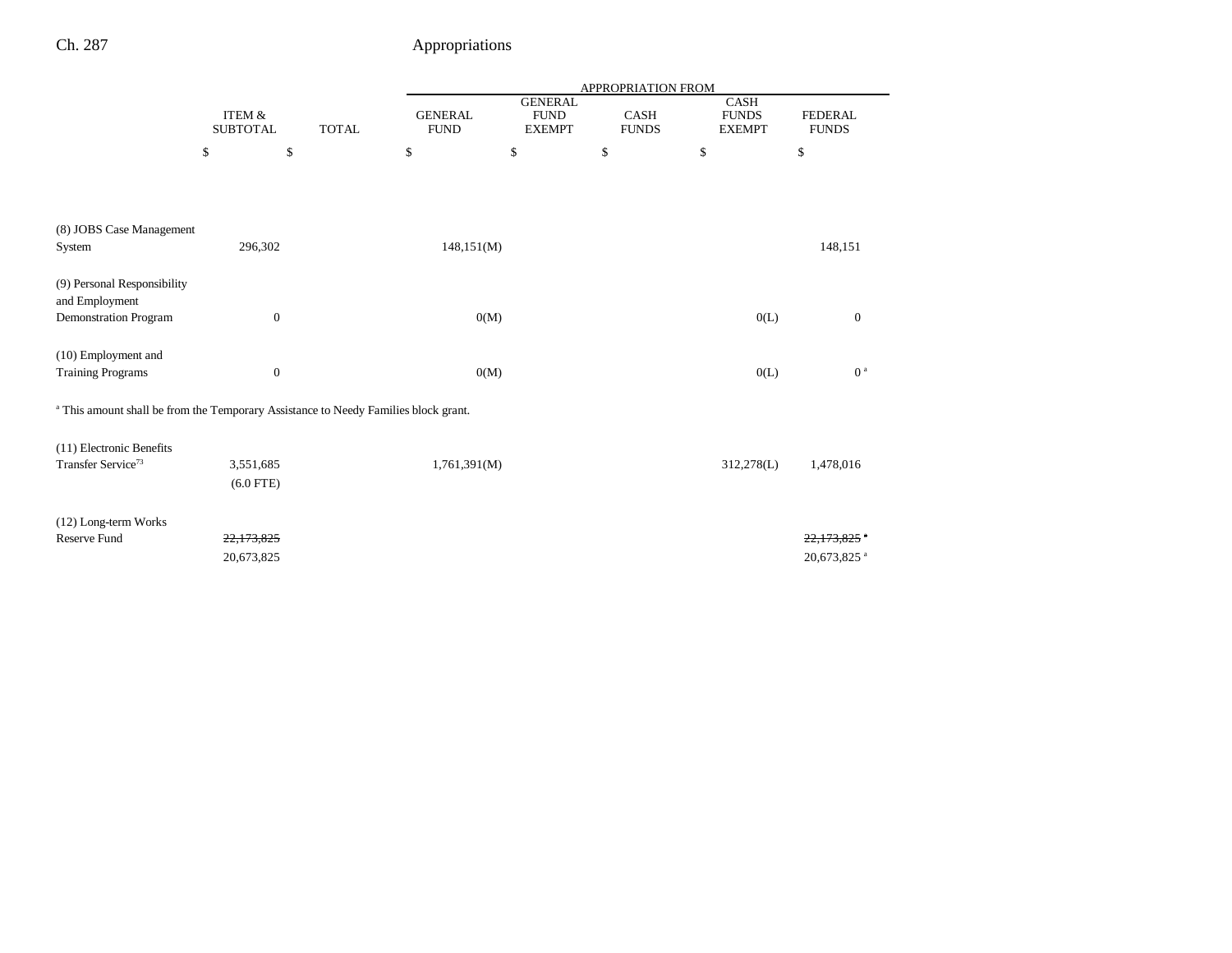### <sup>a</sup> This amount shall be from the Temporary Assistance to Needy Families block grant.

| (13) Colorado Works          |               |            |                       |                          |
|------------------------------|---------------|------------|-----------------------|--------------------------|
| <b>Program County Block</b>  |               |            |                       |                          |
| Grants GRANTS <sup>73a</sup> | 185, 524, 457 | 23,891,110 | 40,135,113            | 121,498,234 <sup>a</sup> |
|                              | 181.884.024   |            | 36.494.680 $^{\rm b}$ |                          |
|                              | $(111.3$ FTE) |            |                       |                          |

<sup>a</sup> This amount shall be from the Temporary Assistance to Needy Families block grant.

<sup>b</sup> Of this amount, \$35,669,852(L) \$32,029,419(L) shall be from local funds and \$4,465,261 is estimated to be from the state's share of cash funds exempt revenues, including retained child support collections, retained fraud refunds, state revenue intercepts, and other refunds. Of the amount appropriated from local funds, \$6,201,999 is estimated to be from the local share of cash funds exempt revenues, including retained child support collections, fraud refunds, state revenue intercepts, and other refunds.

| (14) Short-term Works       |                                                                                                |                          |
|-----------------------------|------------------------------------------------------------------------------------------------|--------------------------|
| <b>Emergency Fund</b>       | 3,000,000                                                                                      | $3,000,000$ <sup>a</sup> |
|                             |                                                                                                |                          |
|                             | <sup>a</sup> This amount shall be from the Temporary Assistance to Needy Families block grant. |                          |
|                             |                                                                                                |                          |
| (15) Implementation of the  |                                                                                                |                          |
| Personal Responsibility and |                                                                                                |                          |
| Work Opportunity            |                                                                                                |                          |
| Reconciliation Act of 1996  | 410,712                                                                                        | $410,712$ <sup>a</sup>   |
|                             |                                                                                                |                          |

<sup>a</sup> This amount shall be from the Temporary Assistance to Needy Families block grant.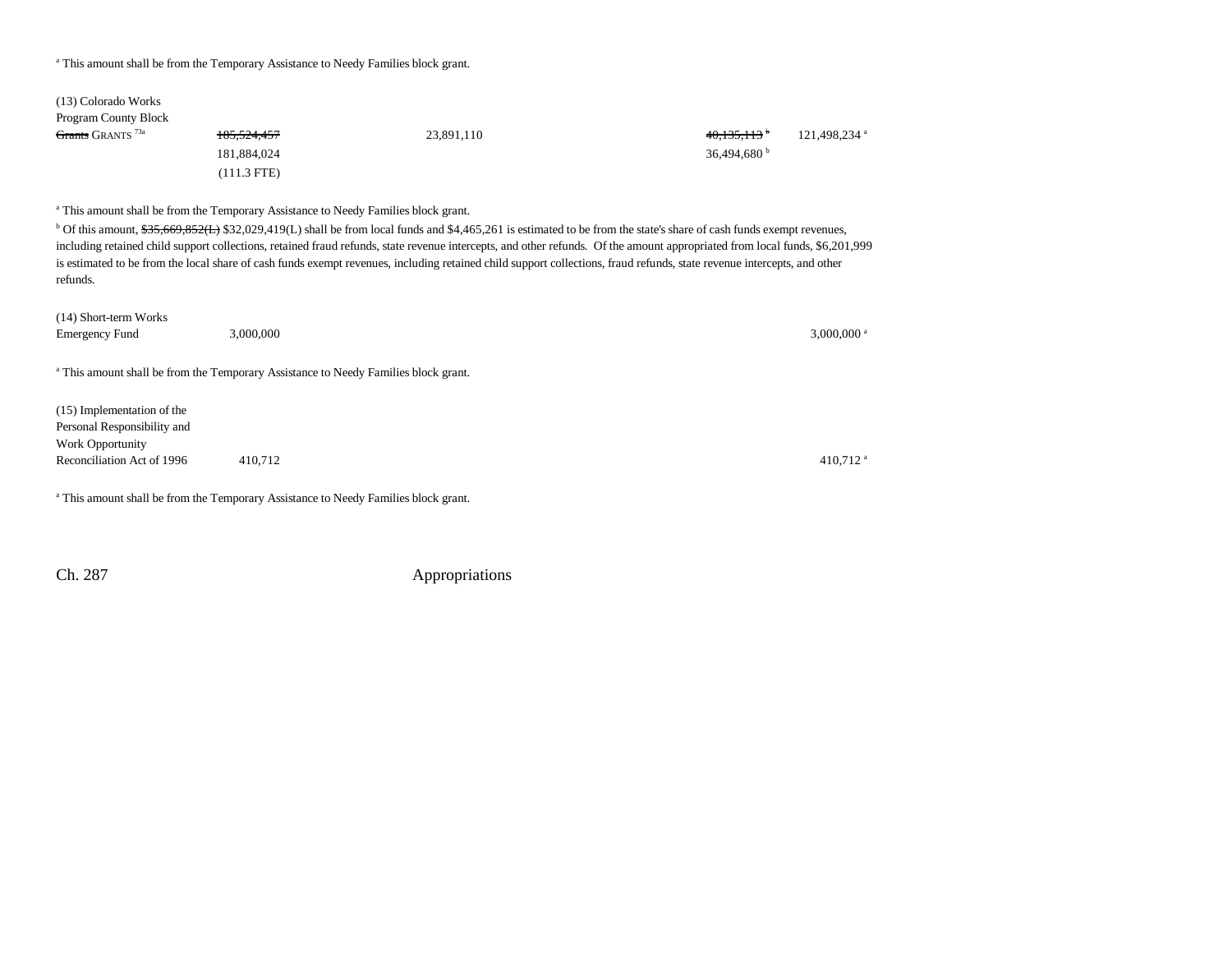|                                                                                                |                 |                 | APPROPRIATION FROM |                               |                           |                             |                        |
|------------------------------------------------------------------------------------------------|-----------------|-----------------|--------------------|-------------------------------|---------------------------|-----------------------------|------------------------|
|                                                                                                | ITEM &          |                 | <b>GENERAL</b>     | <b>GENERAL</b><br><b>FUND</b> | CASH                      | <b>CASH</b><br><b>FUNDS</b> | <b>FEDERAL</b>         |
|                                                                                                | <b>SUBTOTAL</b> | <b>TOTAL</b>    | <b>FUND</b>        | <b>EXEMPT</b>                 | <b>FUNDS</b>              | <b>EXEMPT</b>               | <b>FUNDS</b>           |
|                                                                                                | \$              | \$              | \$                 | \$                            | \$                        | \$                          | \$                     |
|                                                                                                |                 |                 |                    |                               |                           |                             |                        |
| (16) EVALUATION OF THE                                                                         |                 |                 |                    |                               |                           |                             |                        |
| <b>WORKS PROGRAM</b>                                                                           | 1,500,000       |                 |                    |                               |                           |                             | 1,500,000 <sup>a</sup> |
| <sup>a</sup> THIS AMOUNT SHALL BE FROM THE TEMPORARY ASSISTANCE TO NEEDY FAMILIES BLOCK GRANT. |                 |                 |                    |                               |                           |                             |                        |
|                                                                                                |                 |                 |                    |                               |                           |                             |                        |
|                                                                                                |                 | 331,822,995     |                    |                               |                           |                             |                        |
|                                                                                                |                 | 328,182,562     |                    |                               |                           |                             |                        |
| <b>TOTALS PART VII</b>                                                                         |                 |                 |                    |                               |                           |                             |                        |
| (HUMAN SERVICES) <sup>2, 3,</sup>                                                              |                 |                 |                    |                               |                           |                             |                        |
| 4, 103a                                                                                        |                 | \$1,372,476,948 | \$434,755,696      |                               | \$58,123,811 <sup>a</sup> | $$479,896,511$ *            | \$399,700,930          |
|                                                                                                |                 | \$1,368,836,515 |                    |                               |                           | \$476,256,078 <sup>a</sup>  |                        |

<sup>a</sup> Of these amounts, \$325,083,940 contains a (T) notation, and <del>\$96,209,269</del> \$92,568,836 contains an (L) notation.

**FOOTNOTES** -- The following statements are referenced to the numbered footnotes throughout section 2.

73a DEPARTMENT OF HUMAN SERVICES, SELF-SUFFICIENCY, SPECIAL PURPOSE WELFARE PROGRAMS, COLORADO WORKS PROGRAM COUNTY BLOCK GRANTS -- IT IS THE INTENT OF THE GENERAL ASSEMBLY THAT THE APPROPRIATION OF LOCAL FUNDS FOR COLORADO WORKS PROGRAM COUNTY BLOCK GRANTS MAY BE DECREASED BY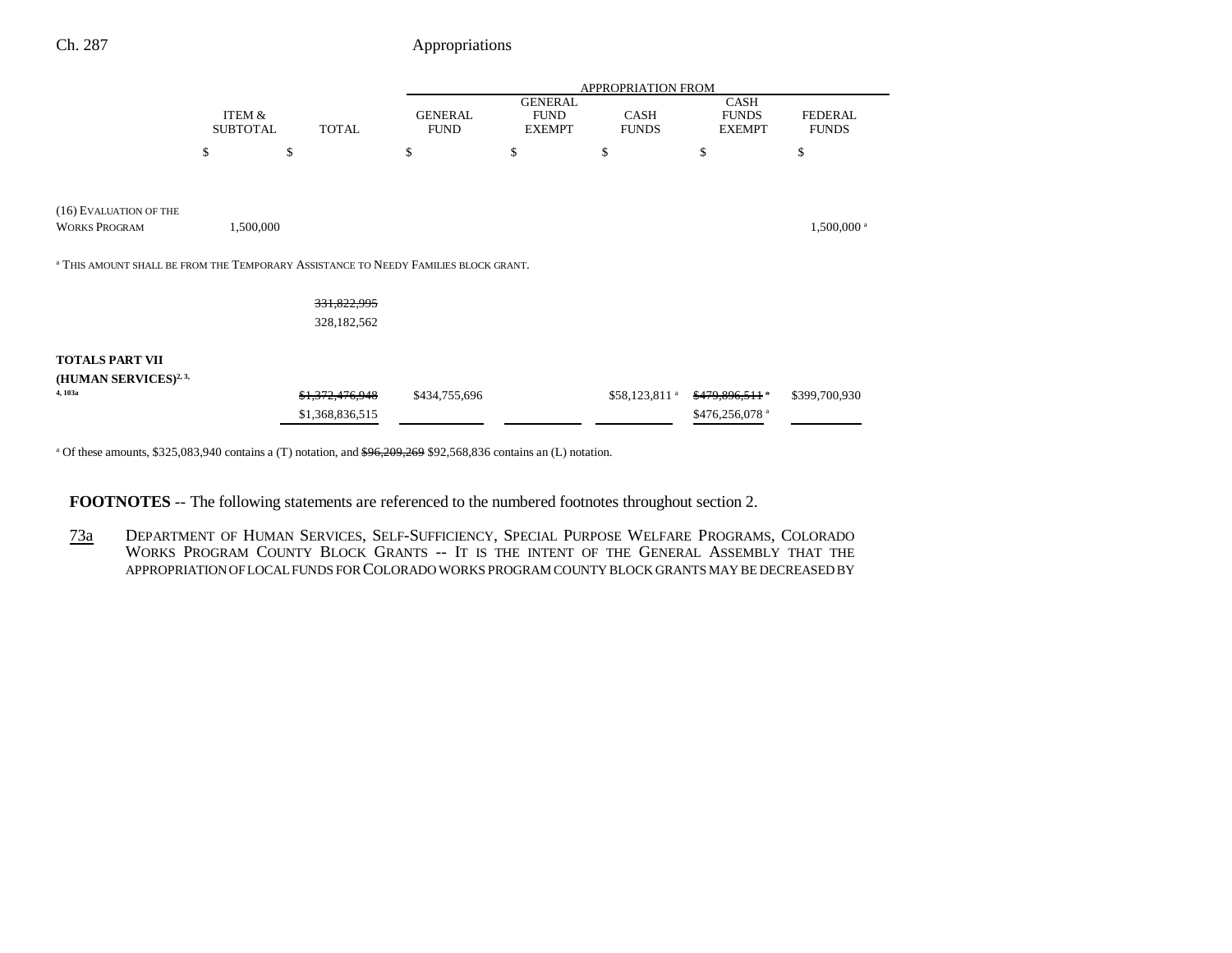A MAXIMUM OF \$100,000 TO REDUCE ONE OR MORE SMALL COUNTIES' FISCAL YEAR 1997-98 TARGETED SPENDING LEVEL, PURSUANT TO SECTION 26-2-714 (8), C.R.S.

**SECTION 6.** Footnote 71 of part VII of section 2, as enacted by House Bill 98-1401, enacted at the Second Regular Session of the Sixty-first General Assembly, is repealed as follows:

71 Department of Human Services, Self-Sufficiency, Colorado Works Program, County Block Grants -- It is the intent of the General Assembly that the amount appropriated from county funds be allocated among counties based on the county's proportionate share of expenditures on the Aid to Families with Dependent Children program, Job Opportunities and Basic Skills program, and the administrative costs related to those programs in state fiscal year 1996-1997, as compared to the total level of spending for all counties for state fiscal year 1996-1997. It is further the intent of the General Assembly that the balance of the appropriation be allocated among counties using the same basis described above for the county funds.

**SECTION 7.** Part VII of section 2, as enacted by House Bill 98-1401, enacted at the Second Regular Session of the Sixty-first General Assembly, is amended BY THE ADDITION OF A NEW FOOTNOTE to read:

71a DEPARTMENT OF HUMAN SERVICES, SELF-SUFFICIENCY, COLORADO WORKS PROGRAM, COUNTY BLOCK GRANTS --It is the intent of the General Assembly that the appropriation of local funds for Colorado works PROGRAM COUNTY BLOCK GRANTS MAY BE DECREASED BY A MAXIMUM OF \$100,000 TO REDUCE ONE OR MORE SMALL COUNTIES' FISCAL YEAR 1998-99 TARGETED SPENDING LEVEL, PURSUANT TO SECTION 26-2-714 (8), C.R.S.

**SECTION 8. Appropriation.** In addition to any other appropriation, there is hereby appropriated, to the legislative department, for allocation to the state auditor, for the fiscal year beginning July 1, 1997, the sum of one million five hundred thousand dollars (\$1,500,000), or so much thereof as may be necessary, for the implementation of this act. Said sum shall be from cash funds exempt received from the department of human services.

**SECTION 9. Appropriation - adjustments to the 1998 long bill.** (1) For the implementation of this act, appropriations made in the annual general appropriation act for the fiscal year beginning July 1, 1998, shall be adjusted as follows: